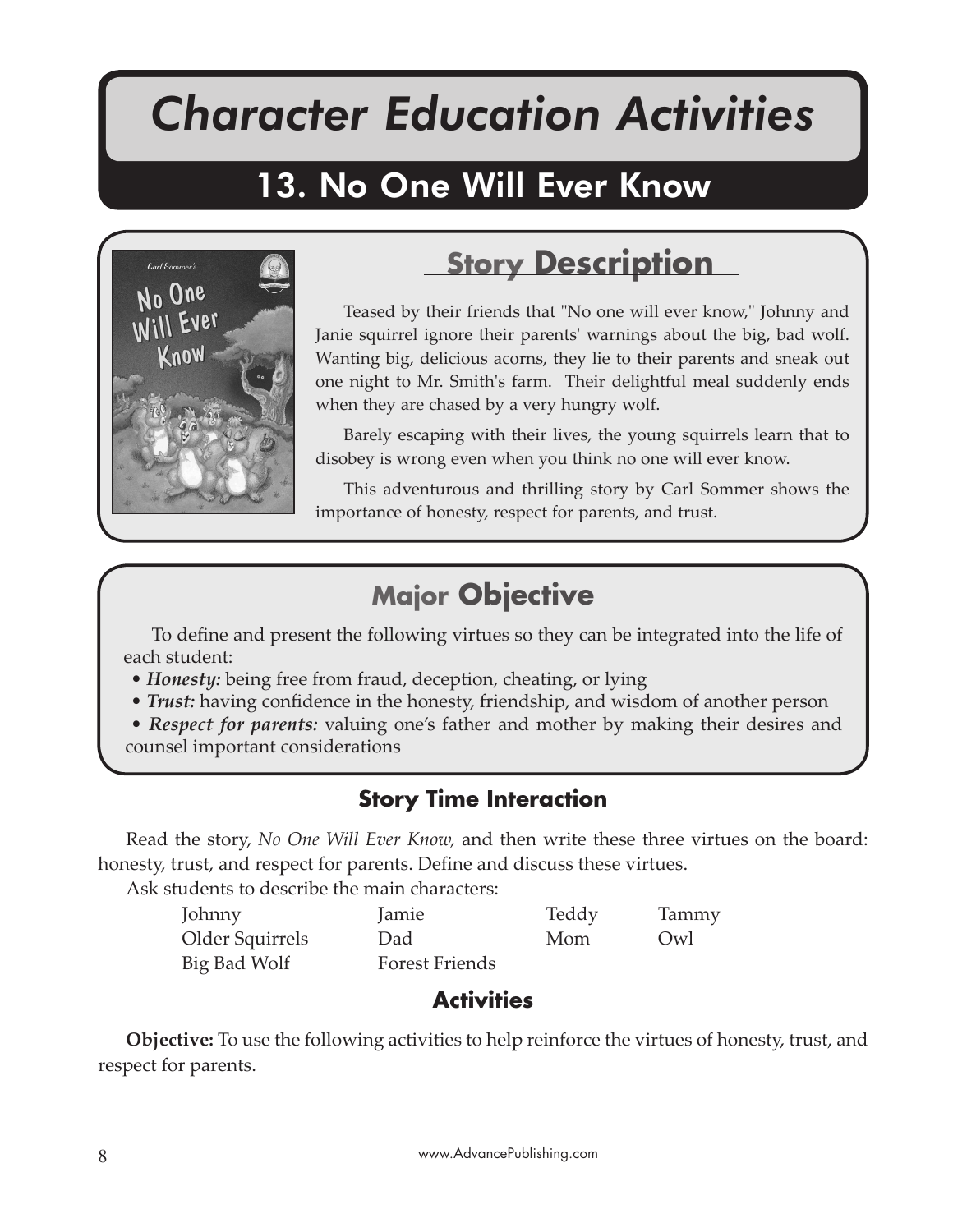#### **Help! I'm In Trouble!**

**Goal:** To help students realize that the five senses can be used in negative and positive ways.

**Discussion:** Using the Five Senses—Negative and Positive. Describe how the body receives information through impulses transmitted to the brain through the five senses.

- Eyes for seeing
- Ears for hearing
- Fingers for touching
- Nose for smelling
- Mouth for tasting

One may use these senses in a negative or a positive way. Ask the class how the squirrels used the senses in a negative way, and how they could have used them in a positive way.

### **Eyes for Seeing**

**Negative:** They let the older squirrels entice them with the large acorns. **Positive:** They should have rejected going after the large, delicious acorns.

#### **Ears for Hearing**

**Negative:** They listened to the older squirrels. **Positive:** They should have listened to their parents.

#### **Fingers for Touching**

**Negative:** With their hands and feet they climbed out the window. **Positive:** They should have kept their hands and feet in the safety of their home.

#### **Nose for Smelling**

**Negative:** They must have enjoyed the smell of the evening air and the aroma from the big delicious acorns.

**Positive:** They should have been satisfied with the smell of the meal their mom had prepared for them.

#### **Mouth for Tasting**

**Negative:** They wanted to taste the big, delicious acorns that the older squirrels had. **Positive:** They should have been satisfied with the acorns that were around them.

#### **Peer Pressure: Smoking**

**Goal:** To have students understand the dangers of smoking and not to submit to peer pressure.

**Role Play:** Have a group of students role play trying to get someone to smoke for the first time. First discuss the dangers from smoking. These are the facts from the American Lung Association: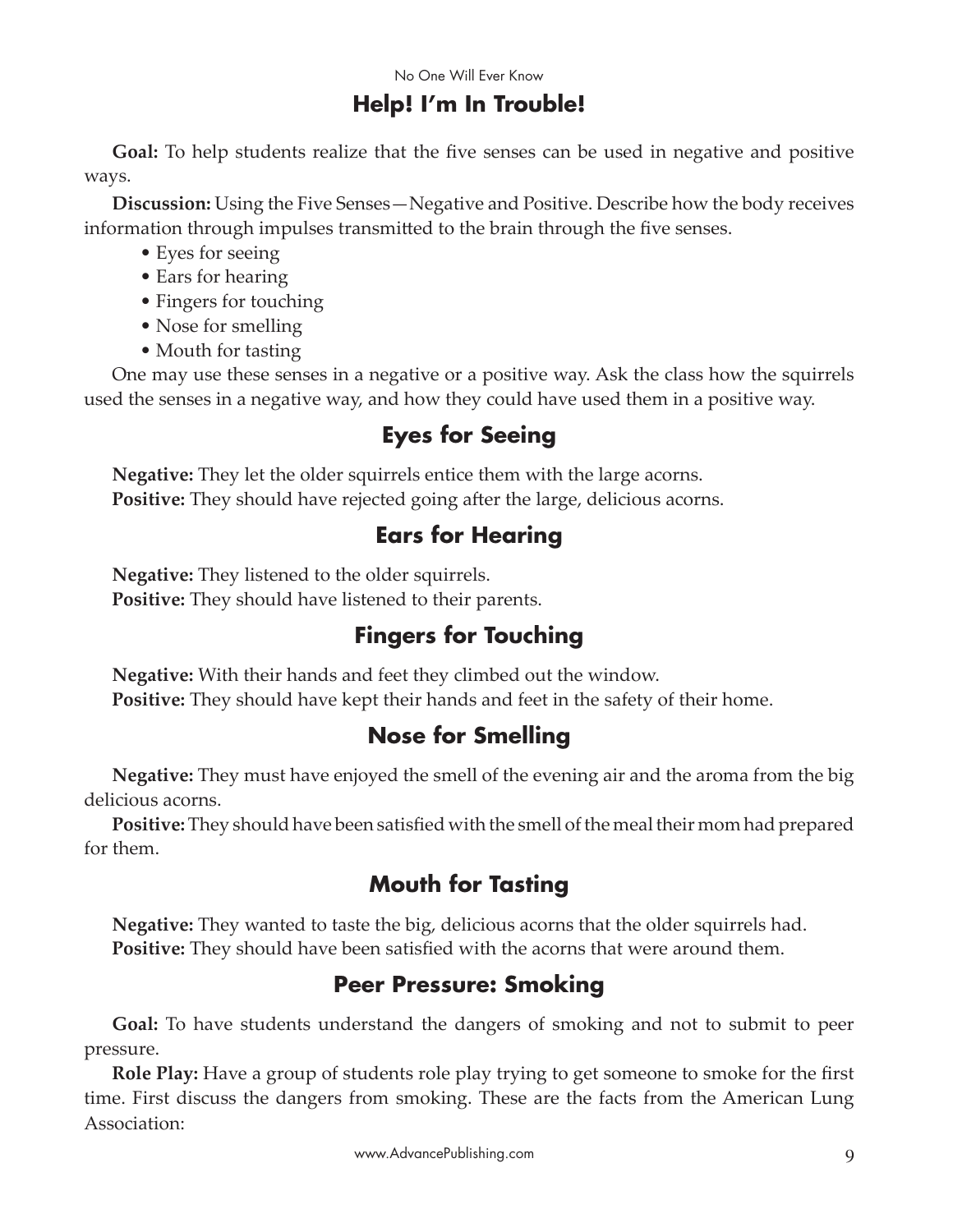#### **Dangers from Smoking**

- Smoking-related diseases claim an estimated 440,000 American lives each year.
- Cigarettes contain at least 69 distinct cancer-causing chemicals.

• Smoking is directly responsible for 87 percent of lung cancer cases and causes most cases of emphysema and chronic bronchitis.

• Smoking is also a major factor in coronary heart disease and stroke.

• Smoking in pregnancy accounts for an estimated 20 to 30 percent of low-birth weight babies, up to 14 percent of pre-term deliveries, and some 10 percent of all infant deaths.

• Tobacco advertising plays an important role in encouraging young people to begin a lifelong addiction to smoking before they are old enough to fully understand its long-term health risk.

• Nicotine is an addictive drug.

After presenting the facts, choose one of the students who is articulate to resist the pressures from others to smoke for the first time. Stress that persons of character do not follow the crowd; they are willing to stand up for what is right. Sexual pressure from others may also be discussed.

For more information, go on the Web and type in: "Danger of cigarette smoking."

If there are other issues in your neighborhood that affect your class, such as glue sniffing, pills, drugs, marijuana, etc., create a role play in that area. Go on the Web and type in, "Dangers of"—list the issue you are seeking information about.

#### **Long-Term Fun or Short-Term Fun**

**Goal:** To teach students that it is important to always think of the long term consequences of their actions.

#### **Discussion:**

A. What were some of the fun things the squirrels had when they disobeyed?

They were very happy walking in the forest.

They were so glad to see all the big acorns.

They ate some of the best acorns they had ever eaten.

They laughed and had lots of fun eating those big delicious acorns.

B. What were some of the bad things the squirrels experienced because they disobeyed?

They were scared when they saw the wise owl.

They were scared when they saw the big bad wolf.

Johnny got his tail bitten off.

Johnny was once the fastest at playing tree tag; now he was the slowest.